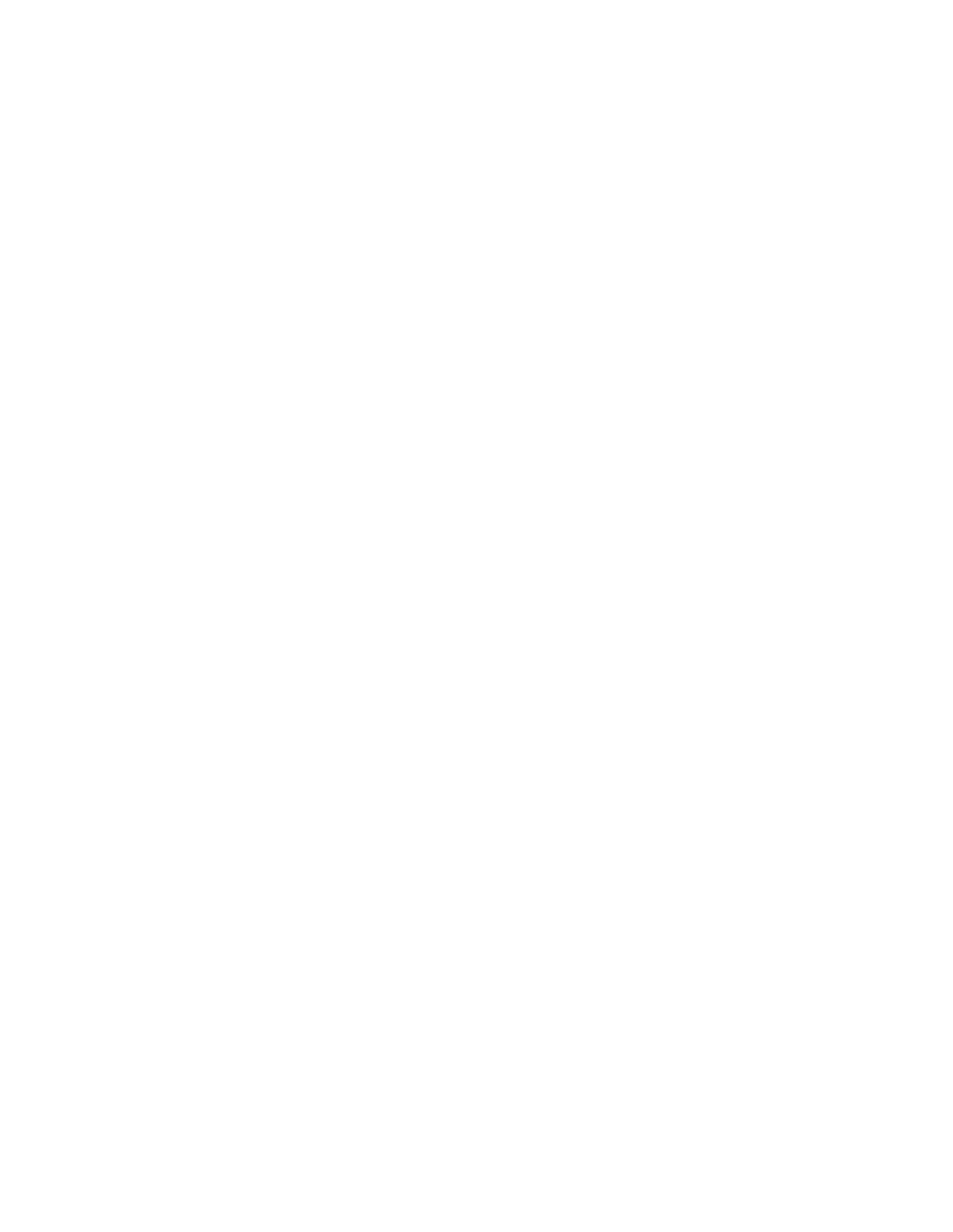## *International Journal of Emerging Trends & Technology in Computer Science (IJETTCS)*

**Web Site: www.ijettcs.org Email: editor@ijettcs.org** 

**Volume 4, Issue 6, November - December 2015 ISSN 2278-6856** 



Fig. 1: Original 3-D mesh objects

#### Algorithm 1 Segment Based Watermarking in 3D Triangular mesh

INPUT: 3D triangular mesh object having n vertices and Secret Key OUTPUT: Watermarked 3D object

- 1: Let  $m = n/256$
- 2: Group the n vertices of 3D triangular mesh object into m groups
- 3: Apply SHA256 function on a secret key to obtain a secret code of 256 bits  $(p_1, p_2, \ldots, p_{256})$
- 4: Calculate the centre of mass coordinates  $(x_{cm}, y_{cm}$  and  $z_{cm})$ of 3D triangular mesh object
- 5: Convert cartesian coordinate of the vertices  $(x_i, y_i, z_i)$  of the Original 3D triangular mesh (O) into spherical coordinate
- 6: Select the vertices for watermark embedding in each of the m segment, according to secure code  $(p_1, p_2$  ......  $p_{256})$
- 7: for selected verteices from each group do
- 8: Modify vertex using  $\rho'_i = \rho_i + W$
- 9: Re-convert the spherical coordinate into cartesian coordinate to obtain watermarked object
- 10: end for

Algorithm 2 *Watermark authentication in 3D triangular mesh*

INPUT: Original 3D triangular mesh O, watermarked 3D object( $O^w$ ), original secret key

OUTPUT: Authentication result

- 1: for each vertex of 3D triangular mesh  $(O)$  and watermarked 3D object  $(O^w)$  do
- 2: Convert cartesian coordinate of the vertices  $(x_i, y_i, z_i)$  into spherical coordinate
- 3: Calculate the vertex normal distances of watermarked object w.r.t center of mass of original object
- 4: Assign non zero value of the difference as 1 to obtain sequence of bits (1/0)
- 5: end for
- 6: Compare the sequence of bits (1/0) with secret code obtained from one secret key and SHA256
- 7: if sequence of bits match with the hash code then
- 8: the object is authenticated
- 9: else
- 10: otherwise report tempering
- 11: end if

requires secret Key and watermark strength during watermark authentication.

#### III. RESULT ANALYSIS

The watermarking algorithm is performed on different 3D mesh objects Bunny  $(v = 34834, f = 69451)$ , Horse( $v = 48484$ ,  $f = 96964$ ), Lamb( $v = 2995$ ,  $f = 3960$ ), Leopard( $v = 7302, f = 11508$ ), Rabbit( $v = 14411, f =$ 14976), Rhino ( $v = 6459, f = 9374$ ) as shown in Figure-1. These object are taken from www.archive3d.net for experimental purpose. We have selected these 3D mesh objects due to variation in parameters ( number of vertices, structure, surface roughness etc) of 3D mesh objects.

The distortion is measured between original mesh and watermark mesh. Hausdorff distance, Root Mean Square Error (RMS), surface roughness are basic parameters for measuring the distortion. Hausdorff distance, Root Mean Square Error (RMS) are measured by Metro Tool[13]. In the watermark mesh object, watermark information can be completely retrieved. Correlation factor 100% signifies that 100% of watermark vertices are identified correctly. Similarly, correlation factor is measured against different attacked watermark mesh objects. Robustness of an algorithm is directly proportional to the correlation factor. We have shifted the selected vertices from their original position by some fixed amount (W) and the amount of shifting of vertices must be less than the limiting value. The vertices of 3D mesh objects are shifted to 10%, 20% and 25% from their original value. The distortion increases by increasing the weight.

Bunny 3D mesh object has rough surface, Horse has smooth surface, Lamb has bumpy surfaces, Rabbit and Rhino has sharp pointed edges. These selected 3D mesh objects also varies in number of vertices and faces. Hausdorff distance and RMS are the parameters for evaluating the distortion introduced due to watermark insertion. The correlation factor is also determine on watermark model without any attack.

#### *A. Hausdorff Distance*

Hausdorff distance between two sets of points is defined as the maximum distance of a set to the nearest point in the other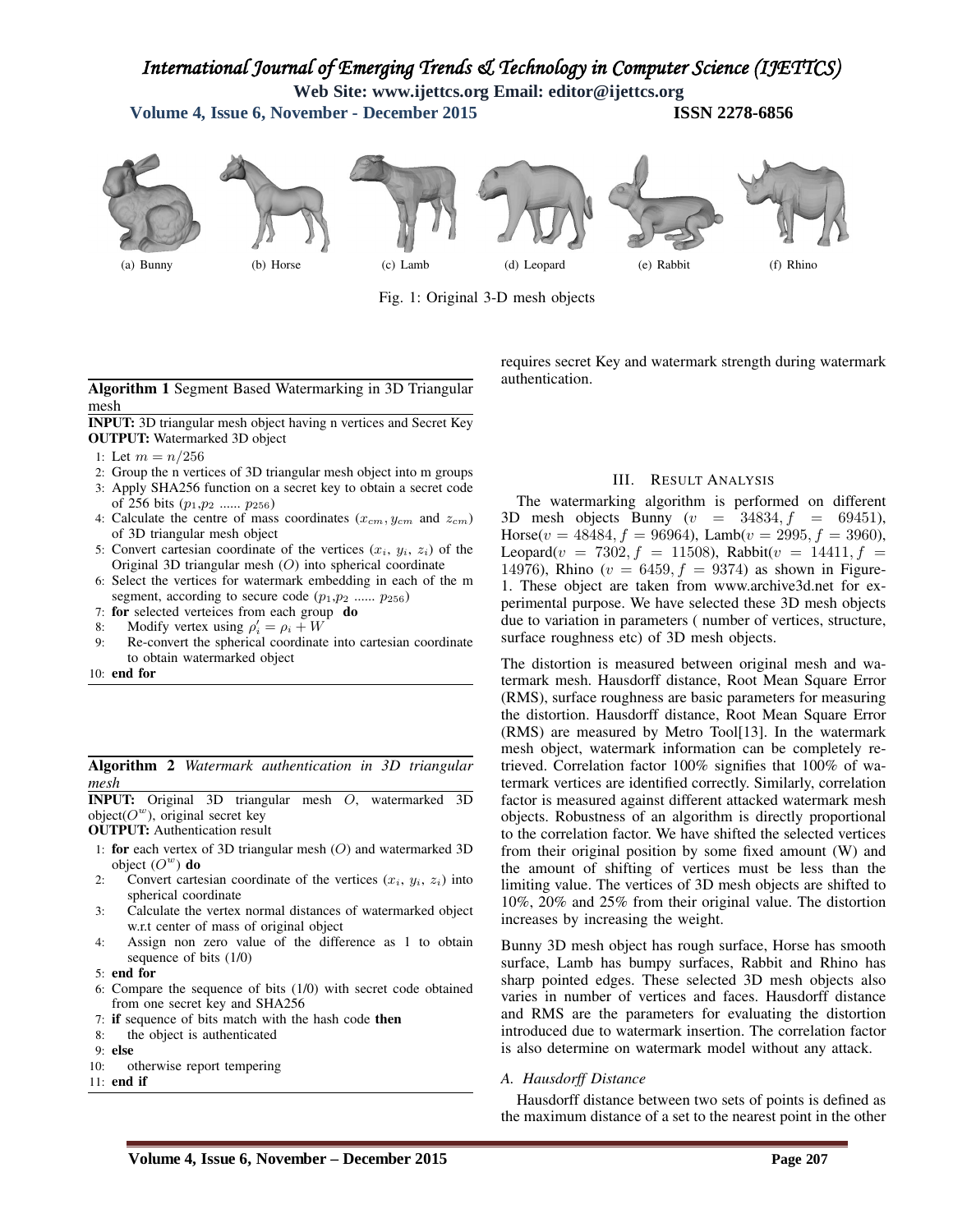### *International Journal of Emerging Trends & Technology in Computer Science (IJETTCS)*

**Web Site: www.ijettcs.org Email: editor@ijettcs.org** 

**Volume 4, Issue 6, November - December 2015 ISSN 2278-6856** 



Fig. 2: Selected vertices of 3-D mesh objects indicated in red color



Fig. 3: Watermarked 3-D mesh objects

set[14]. Hausdorff distance estimates the extent to which each point of a object set lies near some point of another object set and vice versa. This distance is used to estimate the degree of resemblance between two objects that are superimposed on one another. Informally, two sets of points are close if each point of either set is close to some point of the other set. The objective is to minimize the hausdorff distance to reduce the degree of mismatch between cover object( $O$ ) and watermarked object( $O^w$ )[14] [15].

Let  $e(p,0)$  represent the distance of a point p in 3-D space from the 3-D object  $O$  as[6]:

$$
e(p, O) = \min_{v_i^O \in O} \{d(p, v_i^O)\}
$$
\n(9)

where  $d(p, v_i^O)$  is the Euclidian distance between  $v_i^O$ ,  $i^{th}$ vertex of object  $O$  and  $p$ . Hausdorff distance between two 3-D objects  $O$  and  $O^w$  is:

$$
H_a(O, O^w) = \max_{v_i^O \in O} \{e(v_i^O, O^w)\}
$$
 (10)

This distance is not symmetrical i.e  $H_a(O, O^w) \neq H_b(O, O^w)$ .  $H_a(O,O^w)$  and  $H_b(O,O^w)$  are referred as forward and backward distance respectively[6].

The symmetrical Hausdorff distance can be defined as:

$$
H_d(O, O^w) = \max(H_a(O, O^w), H_a(O^w, O))
$$
 (11)

The Symmetrical Hausdorff distance reports more accurate measurement of the error between two surfaces as computation of a "one-sided" error can lead to significantly underestimated distance value[14].

#### *B. Root Mean Square Error (RMS)*

The Root Mean Square error is based on the correspondence between each pair of vertices of the objects to compare,

thus it is limited to the comparison between two meshes sharing the same topology[6][14]. The root mean square error is evaluated as :

$$
d_{rms}(O, O^w) = \sqrt{\sum_{i=1}^{n} ||v_i^O - v_i^{O^w}||^2}
$$
 (12)

where n is number of vertices of mesh and  $v_i^O$  is a vertex of O corresponding to the vertex  $v_i^{O^w}$  of  $O^w$ . The attacks on 3D mesh objects are entirely different from the attacks on images. Image attacks include up sampling, down sampling, cropping, noise, compression, rotation, scaling, translation, filtering etc while 3D mesh object attacks includes subdivision, smoothing, simplification, rotation, scaling, translation, vertex reordering, face reordering, re-meshing etc. The robustness of any watermarking algorithm is measured in terms of watermark information exist even after applying different attacks. In 3D watermarking, we are applying watermarking based on geometrical properties rather than topological properties, therefore re-meshing, face reordering will not effect the watermark information. Subdivision, smoothing, simplification attacks are based on geometrical character of 3D mesh therefore robustness is measured against these attacks.

Moreover, 3D attacks can also be categorized based on distortion produced after applying different attacks. The attacks which introduces perceivable distortion are said be distortion attack while rest are called distortion less attacks. Subdivision, smoothing, simplification are distortion attacks while rotation, scaling, translation, vertex reordering, face reordering, re-meshing are distortion-less attacks. In robustness evaluation, correlation factor is measured which reports the watermark information extracted. The non-blind